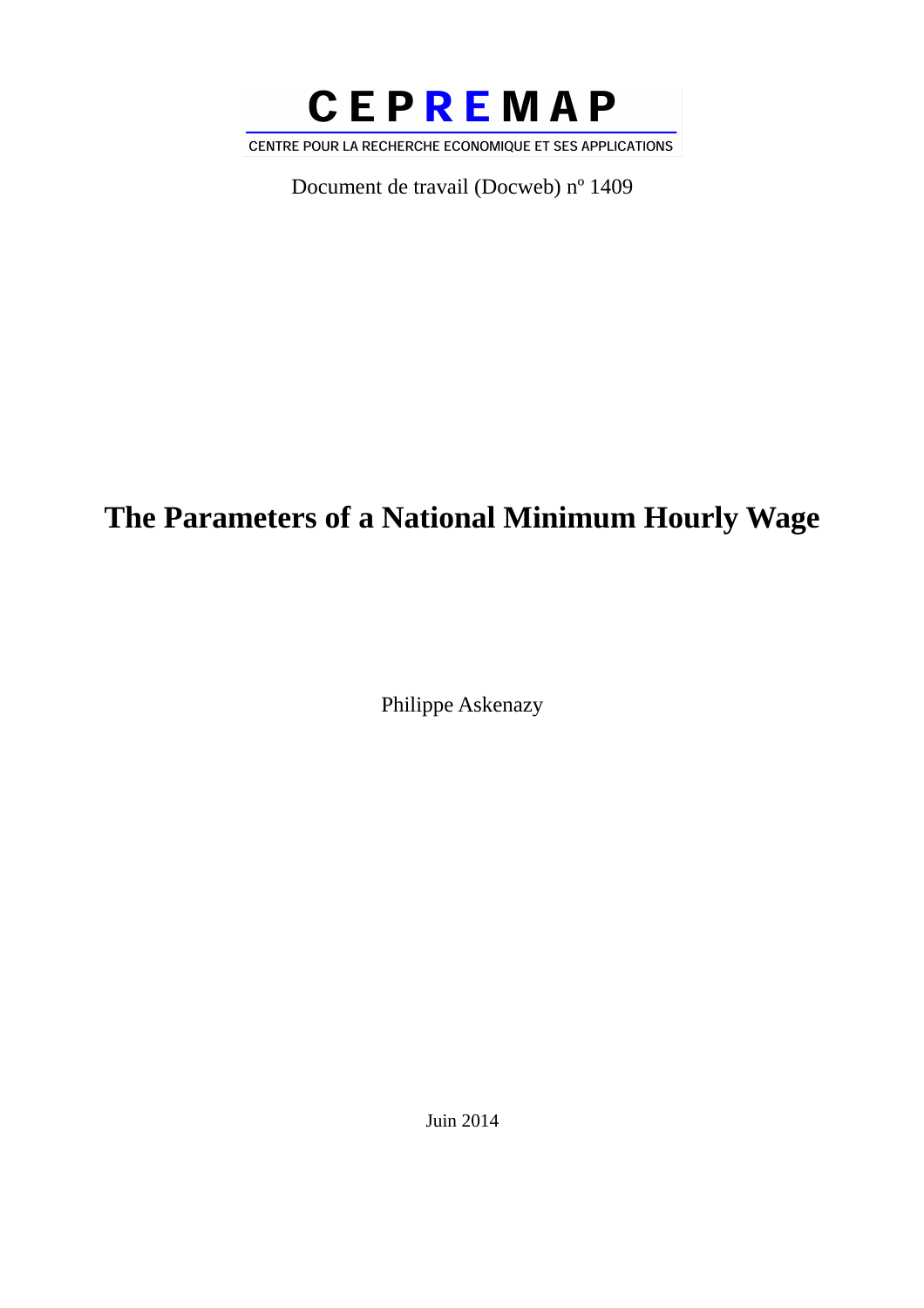# **The Parameters of a National Minimum Hourly Wage**

Philippe Askenazy<sup>\*</sup>

**Abstract**: Both academic and political debates over the minimum wage generally focus on the minimum wage rate. However, the minimum wage is a complex institution composed of a wide variety of parameters. In this note, I show that nominal rates provide a very crude picture of minimal compensation and of actual employer cost by the comparison of the French, British and US Federal national minimum hourly wages. The extent of their coverage, enforcement procedures, and how the "wage" is defined differ widely between countries. Taking these parameters into account can even alter the comparative hierarchy based on nominal rates alone.

Keywords: Minimum wage, exemptions, deductions, international comparisons

JEL Classification: J3, J8

 $\overline{a}$ 

#### **Les paramètres d'un salaire minimum horaire national**

Résumé : Les débats académiques et politiques sur le salaire minimum se concentre en général sur le taux nominal du salaire minimum. Or, le salaire minimum est une institution complexe comprenant un grand nombre de paramètres. A travers une comparaison du salaire minimum fédéral américain, du National Minimum Wage britannique et du SMIC français, cette note montre que les taux nominaux donnent une image très floue de la rémunération minimale du travail et du coût réel pour les employeurs. La couverture, les sanctions des employeurs ou la définition de salaire diffèrent nettement d'un pays à l'autre. La comparaison France Royaume-Uni suggère une forme d'arbitrage entre un taux nominal élevé mais mité par des exemptions et déduction et un taux faible avec peu de marges de manœuvre pour les employeurs.

Mots clefs : salaire minimum, exemptions, déductions, comparaisons internationales

<sup>\*</sup> CNRS-Paris School of Economics, Cepremap and IZA. 48 Boulevard Jourdan, 75014 Paris, Email: askenazy@pse.ens.fr

This note was written during a visit at the National Institute of Economic and Social Research, supported by a CNRS-INSHS international mobility grant (2014). I thank Eve Caroli for useful remarks on a previous version.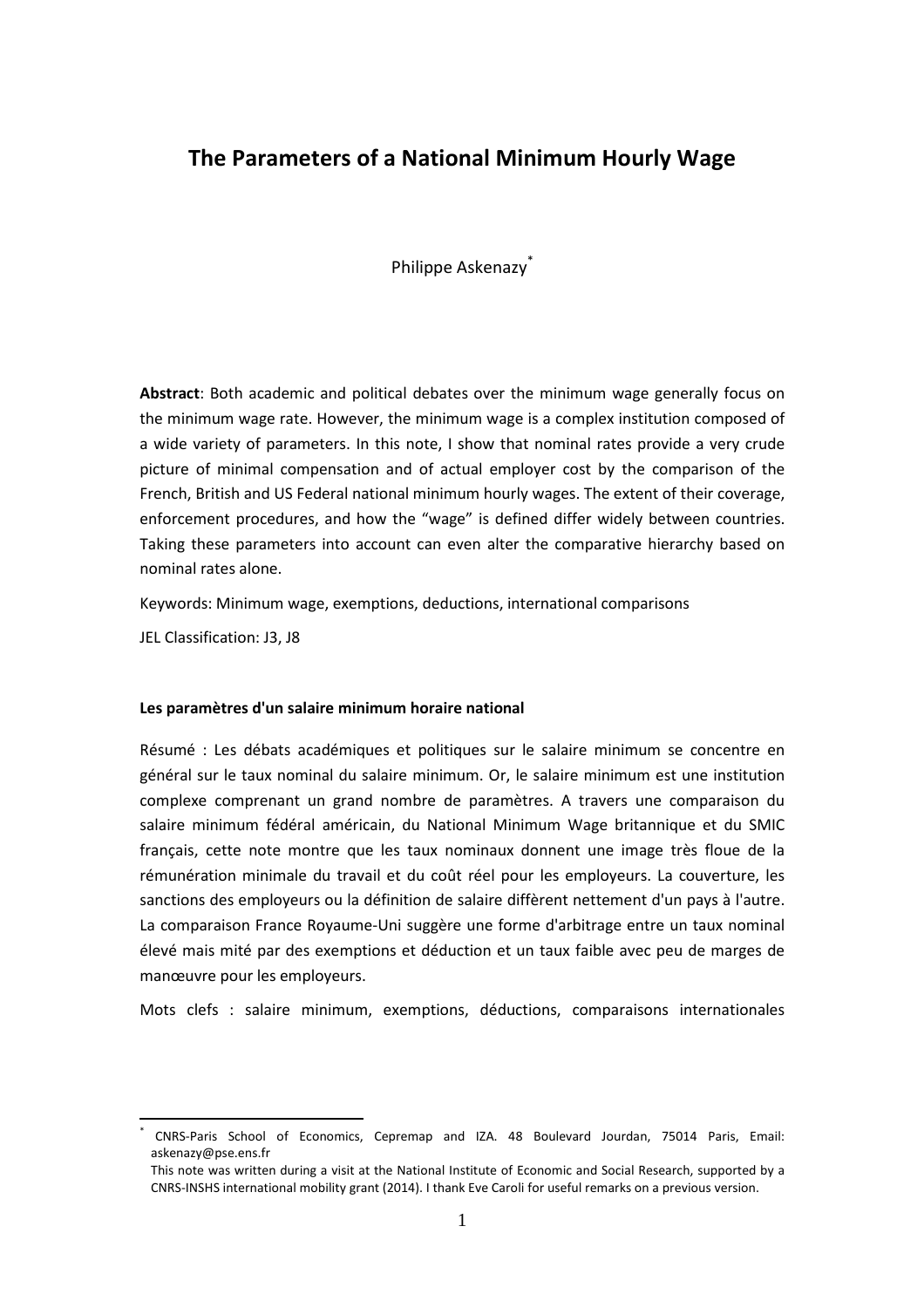Interest in the issue of national minimum wages has been growing since the late 1990s. The increase of wage inequality and the limits of redistribution, in a context characterised by objectives of strict public account balance, incite governments to implement or to raise minimum wages. Ireland and the United Kingdom introduced a national minimum wage at the end of the previous century. There is vigorous debate in the United States on the subject of a steady progression of the federal minimum wage. In the United Kingdom, if elected in 2015, the Labour commits to significantly raising the minimum wage. Swiss trade unions have advocated a minimum hourly wage of 22 Swiss francs, which would have been the highest level in the world if the proposal had not been rejected by a vast majority in the referendum held in May 2014. Important discussions are currently under way in Germany on a definition of its first federal minimum wage, a key project of the CDU-SPD coalition.

The economic literature, both academic and institutional, mainly focuses on the rate of the minimum wage, or more precisely on the rates for junior and adult workers.<sup>1</sup> The aim of this note is to stress that the minimum wages are governed by a large variety of parameters, conventions and exemptions, which are crucial as well. Three large countries with an hourly national minimum wage are compared: France, the United Kingdom and the United States. The treatment of "tipped employees" (e.g., lavatory attendants) is a clear illustration of diversity. In the United Kingdom, tips are excluded from the calculus: i.e., the employer must pay the full minimum wage from his payroll. In the United States, the employer can also subtract tips in complying with minimum wage regulations, but he still has to pay a floor amount in wages. In France, an employer can comply with the minimum wage rules if he provides a wage at least equal to the difference between the minimum wage and tips received by the employee; if tips customers give in cash exceed the minimum wage, then the employer may pay no wage at all for hours worked.

National legislation and jurisprudence governing the minimum wage are so vast that I make no attempt here at exhaustiveness. My purpose is rather to disentangle some of the principal parameters influencing its effect. In the first section, I review the general definition of the minimum wage and how it is set and enforced; in the second section I detail the coverage of the minimum wage, and in the third I examine the definitions of "paid periods". The section four devotes attention to the very complex issue of defining "wages" and employer "costs". Followed by a conclusion, the final section is a discussion of the statistical definition of a "worker paid at the minimum wage".

#### **1. How is the minimum wage set and enforced?**

 $\overline{a}$ 

The purpose of national (or federal) minimum wage regulation is to ensure a fair wage for most employed workers. In the three countries being compared, the national minimum wage is a gross wage reference for one hour of work, regardless of the payment scheme (fixed wage, sales commission, piece rates…). The national minimum wage is not the sole

<sup>&</sup>lt;sup>1</sup> See, for example, one of the most cited articles on the minimum wage: Dolado *et al.* (1996) and the comparative statistics most often used, "Earnings: Minimum wages relative to median wages," *OECD Employment and Labour Market Statistics*.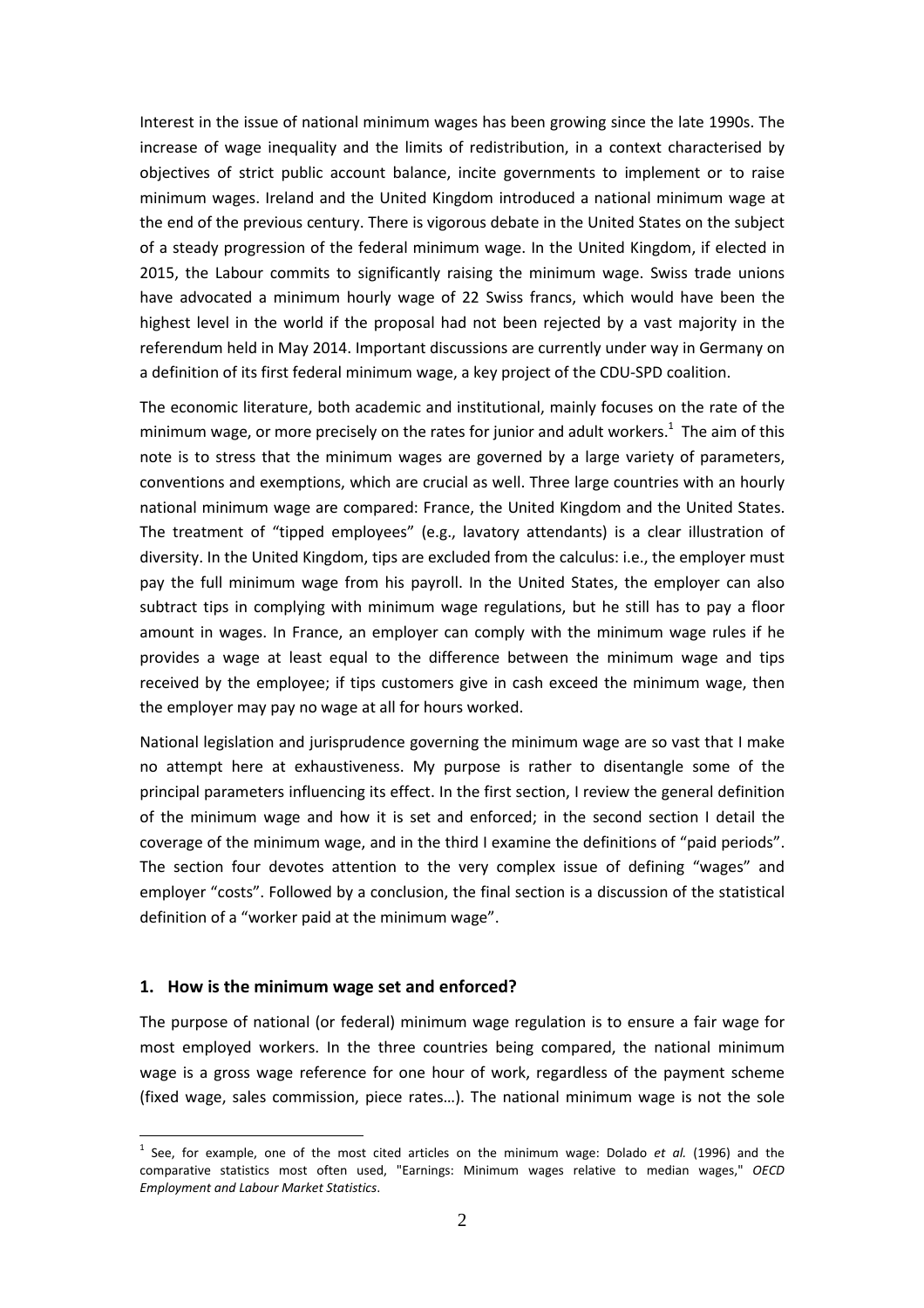reference for minimal pay. In the United States, numerous states and some local communities set minimum wages above the federal level. In France<sup>2</sup>, most of the workers are covered by branch agreements, which may include floor wages that are differentiated according to occupation, seniority, education and, more rarely, by location.

The means of instating the normal rate of the minimum wage vary widely between countries. In the United States, the Federal Minimum Wage rate is set by law voted by Congress. In the United Kingdom, the government can increase the minimum wage at any time, usually in October. An independent body, the Low Pay Commission, advises the government with respect to the National Minimum Wage. Nine Low Pay Commissioners from a range of employee, employer and academic backgrounds sit on this commission, which also supports research on the impact of the minimum wage.

In the past few years, the French minimum wage (known as the SMIC, the *Salaire minimum interprofessionnel de croissance*) has been increased essentially according to an automatic formula. Each year on the first day of January, its increase equals the evolution of the INSEE's consumer price index $3$  (excluding tobacco) for households in the first quintile of income distribution, increased by half the gain of purchasing power of the average hourly salary of workers and employees. However the revalorisation of the SMIC can occur in-year when this consumer price index reaches a level corresponding to a price increase of at least 2 % in comparison to the one observed at the immediately prior setting of the SMIC. In theory, the French government may decide upon a supplementary revalorisation at any moment. Since 2009, it is advised by a group of experts, which has five sitting members, currently all affiliated with administrations or universities and of none or minimal experience as private-sector employees or employers. This group has no budget to fund research.

In May 2014, the "normal" rate of the gross hourly minimum wage was €9.53 in France. It was significantly higher – on a PPP or exchange-rate basis – than the British Minimum Wage of £6.31 and the US Federal Minimum Wage of \$7.25. The automatic indexation of the French national minimum preserves its purchasing power whatever the business cycle, while the British minimum wage declined in real terms during the Great Recession (fig. 1).

The enforcement of a minimum wage implies that penalties may be assessed on employers. In comparison to France, the avenues of employee complaint and the magnitude of the employer penalties apparently amply favour the employee in the United Kingdom and the United States.

 $2$  For a review on the role of collective agreements in fixing wage floors in Europe, see Kampelmann et al. (2013). <sup>3</sup> The INSEE's index differs from the European Harmonised Index of Consumer Prices. For example, when a drug is no longer reimbursed by the Social Security, the HICP increases since the price paid by the patient out of pocket is larger. In this case, the INSEE's index is not affected because it is based on the market price of the drug, which remains unchanged. Consequently, the annual EHPI inflation rate over the past decade has been about 0.1/0.2% higher than the index used to revalorise the French Minimum Wage.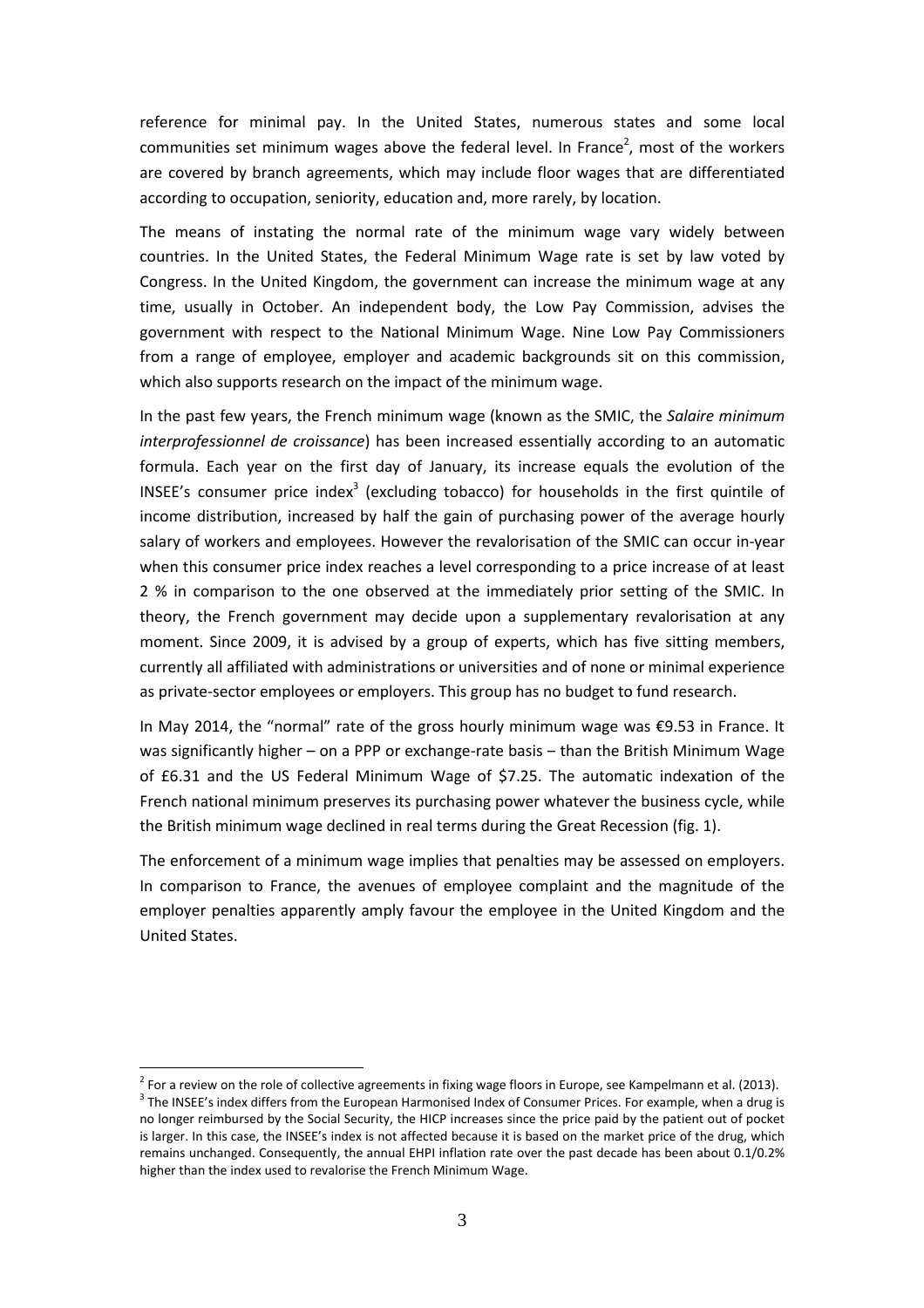



**France, United Kingdom, United States. October 2005-March 2014. Base 1 = Oct. 2008** 

Source: Author's calculus using Eurostat, Harmonised Indices of Consumer Prices (HICP), extracted on 19.05.14.

In France, the maximum fine may reach 1.500 Euros for each employee concerned. The Labour and Social Security inspections are in charge of enforcing the law. In 2012, according to its report to the ILO, the Labour inspection transmitted 58 *procés-verbaux* to the justice for violations of the SMIC. A worker who wants to protest can contact, in confidence, the labour inspection (in French) or can lodge directly a complaint in an Employment Tribunal (*Le Conseil de Prud'Hommes*).

In the United Kingdom, the financial penalty has been increased in March 2014. It can amount to 100% of the unpaid wages owed to workers, up to £20,000 per worker. The fiscal administration (HM Revenue & Customs) is in charge of enforcing the law. Anyone who believes he is not being paid at the national minimum wage may call, in confidence, on a free helpline for advice in over 100 languages! For the fiscal year 2012-2013, HMRC investigated 1693 complaints resulting in 708 employers receiving automatic penalty charges.

The US Department of Labor's Wage and Hour Division is responsible for enforcing the FLSA. Here again, a worker may call a national telephone number and be redirected to local offices. The manual for filing a complaint is available in more than ten languages (in Spanish, Chinese, Russian... but not in French). Wilfully paying less than required by the Fair Labor Standards Act (FLSA) is a criminal offence. In addition to having to pay back wages and "liquidated damages" to employees, criminal penalties are a fine of up to \$10,000 per count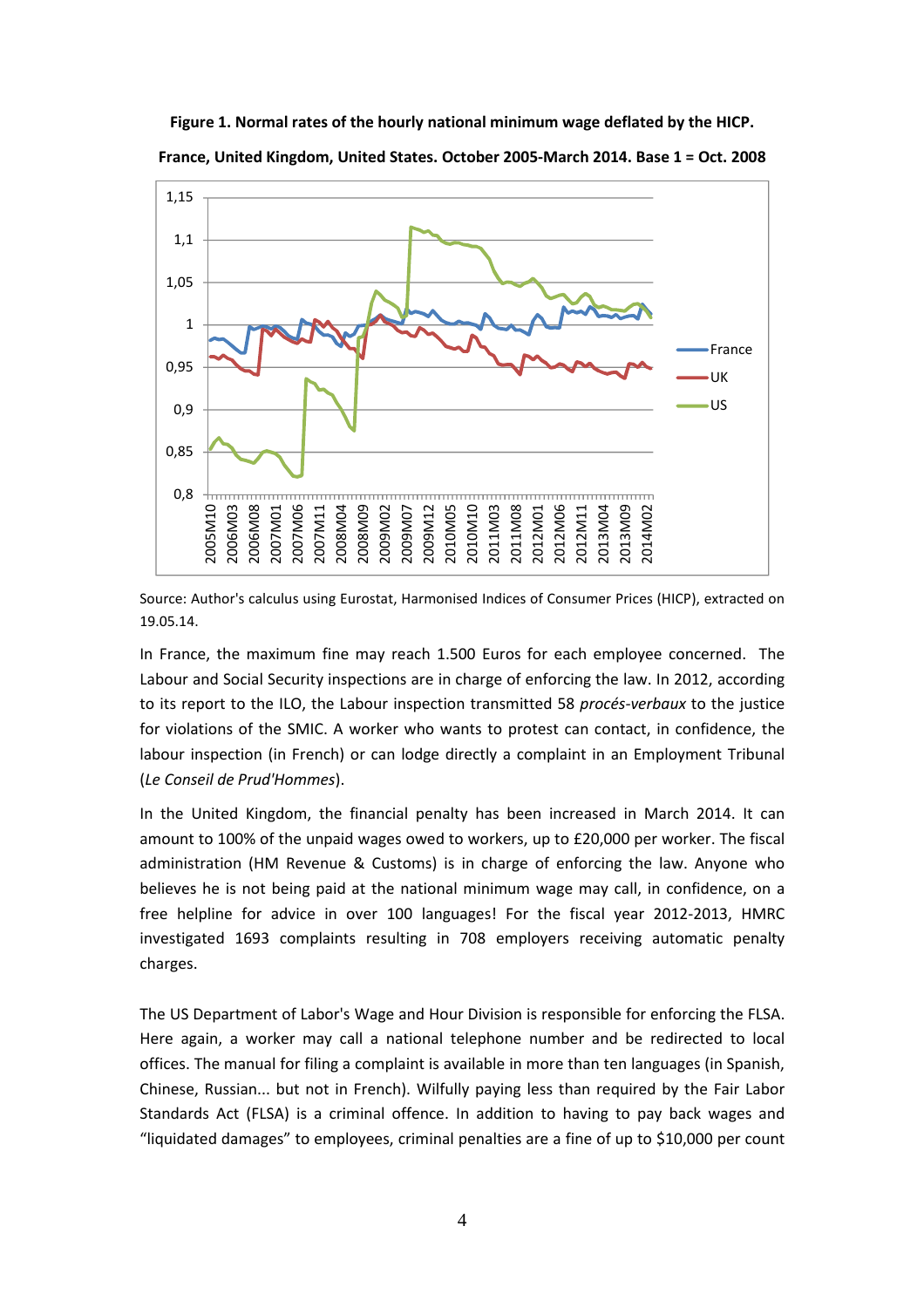on the first conviction, and a fine of up to \$10,000 or a term of imprisonment of up to six months, or both, on all convictions after the first one.

In all three countries, the compliance to the minimum wage regulation is monitored by verifying that the gross wage divided by the number of hours worked during the reference pay period (a week, one month...) is above the gross minimum hourly wage. As we shall see in the following sections, the definitions of the numerator, as well as the actual coverage, are extremely heterogeneous. They are thus crucial in assessing how comparatively attractive a national minimum wage really is.

# **2. Coverage: exemptions and reduced rates**

 $\overline{a}$ 

The national minimum wage is not universal. It suffers from various exemptions and reduced rates.

### **2.1 Important exemptions especially in the United States**

By definition, self-employed individuals are not concerned by the minimum wage. However, disputes frequently arise when there is doubt as to whether the worker is self-employed or an employee of a firm. There is no reliable statistic to measure the incidence of fake selfemployment. Some disputes emerge, as well, for interns who are in general not covered by the minimum wage. In addition, workers in very specific statuses are not covered by minimum wage regulation. Among the principal examples are the members of a religious community and prisoners.

United States have introduced significant additional exemptions. FLSA exemptions include homeworkers making wreaths, babysitters on a casual basis, companions for the elderly or infirm, newspaper delivery boys, farm workers employed on small farms and employees of particular seasonal amusement or recreational establishments. However, the most general exemption concerns workers in firms that have one employee or less than \$500,000 yearly turnover and are not involved in inter-states activities.

In France, two important categories of employees are not covered by the SMIC: sales representatives and activity organisers in day or holiday camps. Activity organisers and directors can have an educational commitment contract, *Contrat d'Engagement Éducatif* if they work occasionally (i.e. less than 80 days per year)<sup>4</sup>. There is no hourly wage reference. They can be paid as little as 2.2 hours at the SMIC for a complete workday. The purpose of such an exemption is to bypass the relatively high minimum wage for youth (see below). There is no hourly reference for sales representatives because their number of worked hours is not considered measurable. The French national minimum wage does not apply in one of the overseas departments, as well: Mayotte, where a *SMIG* is fixed by the local representative of the French Government (at about 2/3 of the SMIC in May 2014).

<sup>4</sup> According to André Nutte's report (*Rapport du groupe de travail sur le contrat d'engagement éducatif*, July 2012) for the French ministers of Labour and Educations, 3.5 million children are involved in day or holiday camps each year. For holiday camps with housing (1.8 million children), it estimates that roughly 250.000 organizers and directors (excluding interns) were engaged during the academic year 2009-10.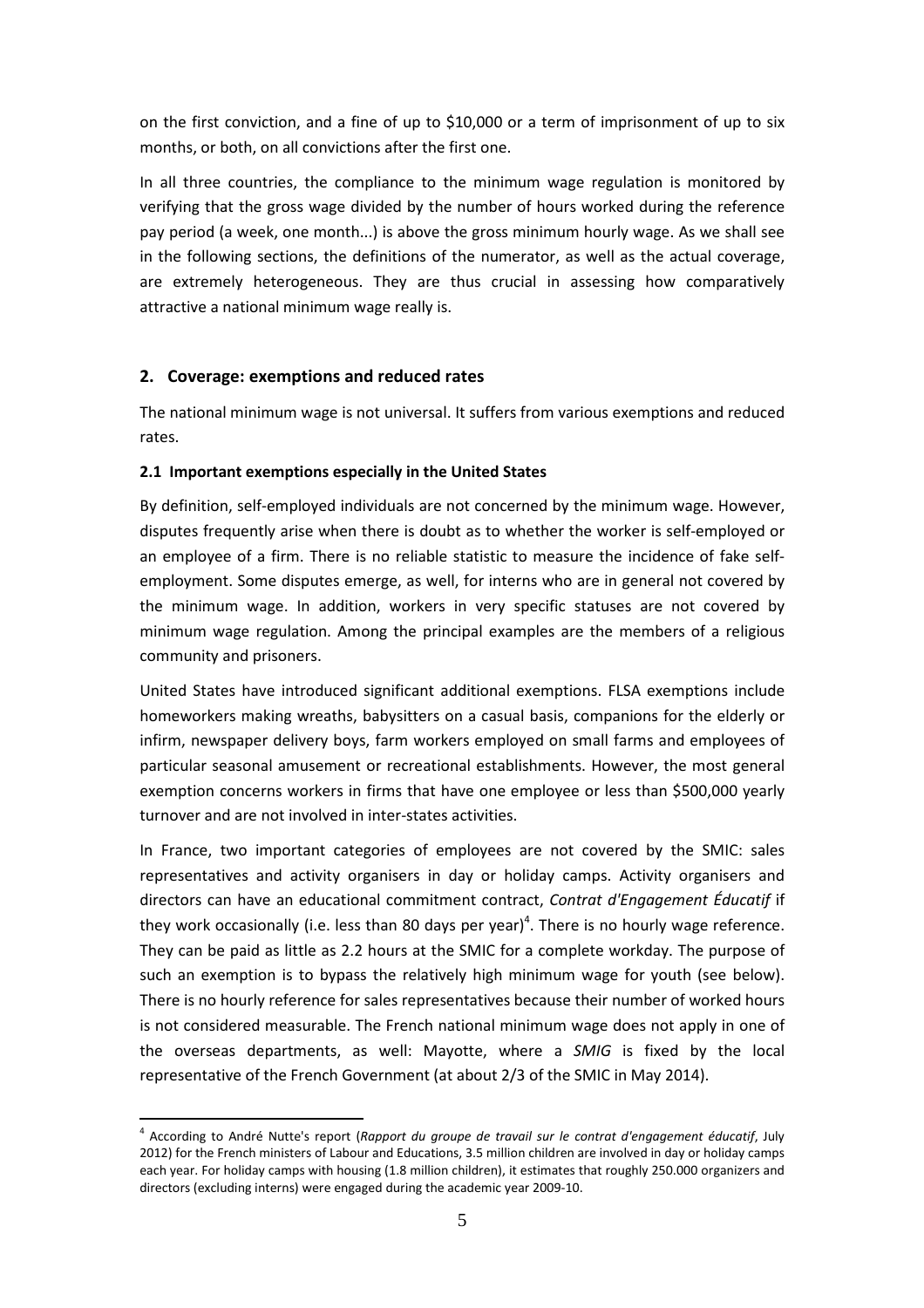#### **2.2 Reduced rates for non-exempted workers**

In the three countries, reduced rates apply for youth and apprentices (since 2010 in the United Kingdom). Youth rates are much lower in the United Kingdom and concern older young workers as well (Table 1). In France on the contrary, the youth rate is limited to minors, and the reduction can only be by 20% at most. In the United States, full-time student working part time may also be paid at 85% of the minimum wage in retail, service stores, agriculture, colleges and universities.

|                    | <b>France</b>                      | <b>United Kingdom</b> | <b>United States</b>         |
|--------------------|------------------------------------|-----------------------|------------------------------|
| Age                |                                    |                       | (FLSA)                       |
| 20                 | 100                                | $~\sim$ 80            | 100                          |
| 19 or 18           | 100                                | $~\sim$ 80            | $\approx$ 60 (first 90 days) |
| 17                 | 90 (working experience < 6 months) | $~\sim 60$            | $\approx$ 60 (first 90 days) |
| <b>Under</b><br>17 | 80 (working experience < 6 months) | $~\sim 60$            | $\approx$ 60 (first 90 days) |

**Table 1: youth rates as % of the normal rate (May, 2014)** 

As in numerous countries with a minimum wage, reduced rates apply for apprentices or workers in vocational training. The practices are highly heterogeneous. In the United States, the FLSA authorises the payment of sub-minimal wages – at rates not less than 75 percent of the applicable minimum wage – to a student-learner,<sup>5</sup> once the employer has applied for an authorising certificate from the US Department of Labor. In France and in the United Kingdom, reduced rates for apprentices involve recognised programs. These rates depend on the age of the apprentice and his year in the program. In both countries, reduced rates are particularly drastic for the apprentices in their first year (Table 2).

**Table 2: Rounded reduced rates as % of the normal rate of the minimum wage for apprentices according to age and year. France, United Kingdom.**

|                       | Under 18 | 18 | 19-20 | 21 or more |
|-----------------------|----------|----|-------|------------|
| <b>United Kingdom</b> |          |    |       |            |
| Year 1                | 40       | 40 | 40    | 40         |
| Years 2 and 3         | 40       | 40 | 80    | 100        |
| <b>France</b>         |          |    |       |            |
| Year 1                | 25       | 40 | 40    | 55         |
| Year 2                | 35       | 50 | 50    | 60         |
| Year 3                | 55       | 65 | 65    | 80         |

 $<sup>5</sup>$  A student-learner is a student who is at least sixteen years of age.</sup>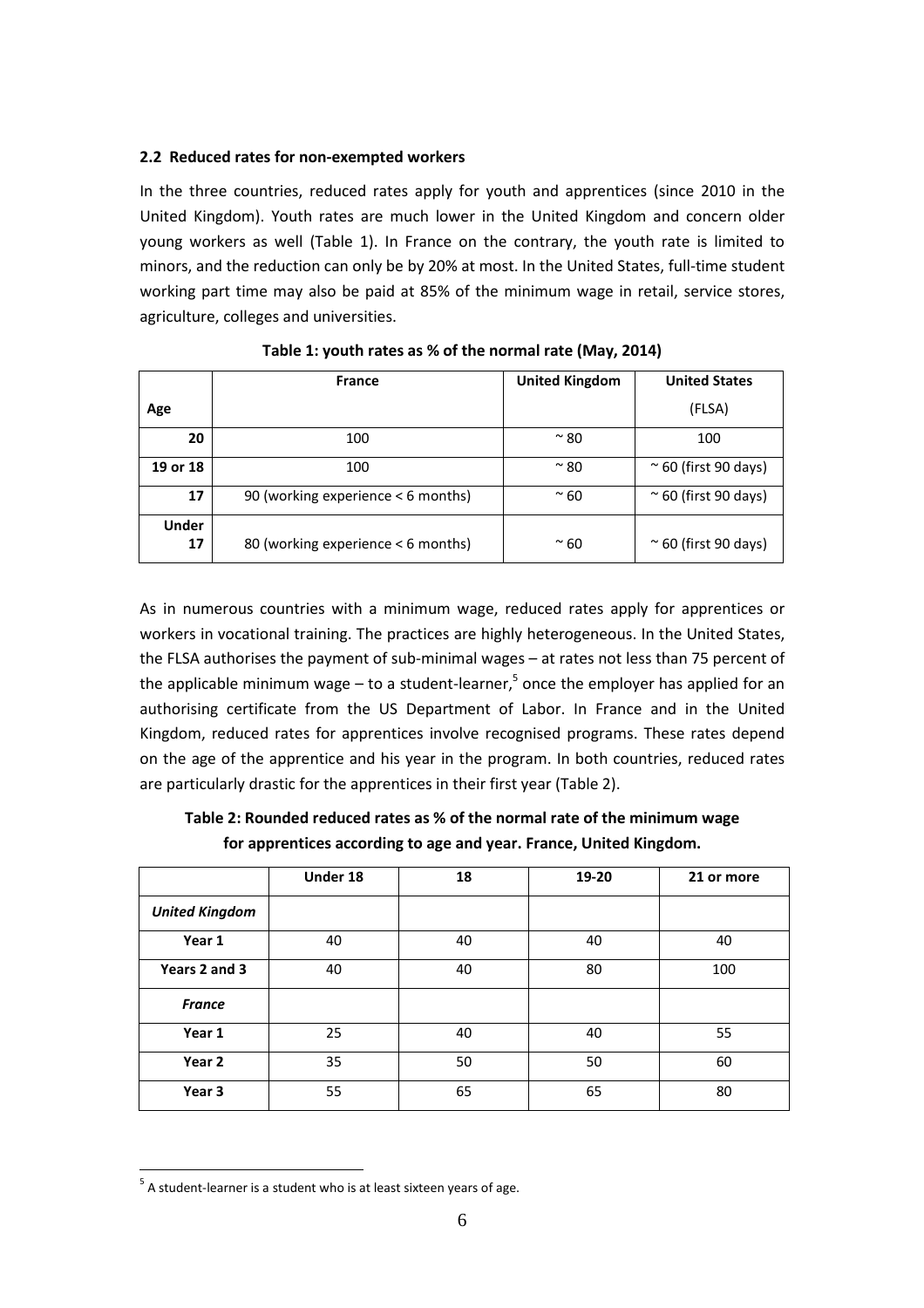In the United States, workers with disabilities can be paid at special minimum wages as well. This is no longer the case in France, but a part of the wage of a disabled worker can be funded by a governmental body.

#### **3. Worked hours and paid annual leave or holidays**

The European labour regulations, especially concerning workplace safety, and the jurisprudence of the European courts have progressively homogenised the definitions of salaried/time/paid/output hours. The European definition of "work time" is quasi-similar to the one applied in the United States. Basically, "hours worked" to be paid include hours spent at work, required for work or on standby near the workplace (but not on rest breaks), hours when kept at the workplace even though unable to work, hours travelling on business during normal working time, training (or travelling to training) during normal working time, as well as hours awake and working during usual sleeping time.

In France and in the United Kingdom, workers are entitled to paid annual leave: 5 weeks in France per year and 5.6 weeks in the UK, which amounts to 28 days per year if the employee works a 5-day week (5.6 x 5). For short-term contracts, a French employer can refuse to pay days off, but in this case he must pay a 10% holiday bonus at the end of the contract. In France moreover, the  $1<sup>st</sup>$  of May must be paid if it falls on a "normal" working day, and up to nine additional public holidays<sup>6</sup> (such as the  $14^{\text{th}}$  of July, etc.) are also paid to employees who have at least three months tenure. For a worker employed year round, the actual rate of the hourly minimum wage, including paid annual leave and holidays, is thus increased by 12% in the United Kingdom and by up to 15% in France. The United States practice contrasts with the European one: the employers have no obligation to pay for annual leave or holidays.

#### **Table 3: Mandatory annual paid leave and bank holidays**

|                                       | <b>France</b>     | <b>United Kingdom</b> | <b>United States</b> |
|---------------------------------------|-------------------|-----------------------|----------------------|
| Vacations ( <i>prorata temporis</i> ) | 5 weeks           | 5.6 weeks             |                      |
| Public/Bank holidays                  | up to 10 days $0$ |                       |                      |

#### **4. Vast differences in the definition of "wage"**

 $\overline{a}$ 

While the definition of worked hours is quite homogenous, the calculus of the wage used for complying with minimum wage regulations is dramatically different in the three countries. In fact, workers may receive payment in a variety of forms from their employers, as well as directly from customers. In addition, they may be given significant benefits in kind. Whether or not such payments from various sources are deducted massively affects the true minimum wage for numerous occupations. Table 4 shows what types of benefits can or

<sup>&</sup>lt;sup>6</sup> In Alsace and Moselle (North-East of France), some German rules (*droit local)* still apply. So two additional paid days are non-worked: the Good Friday and the 26th of December.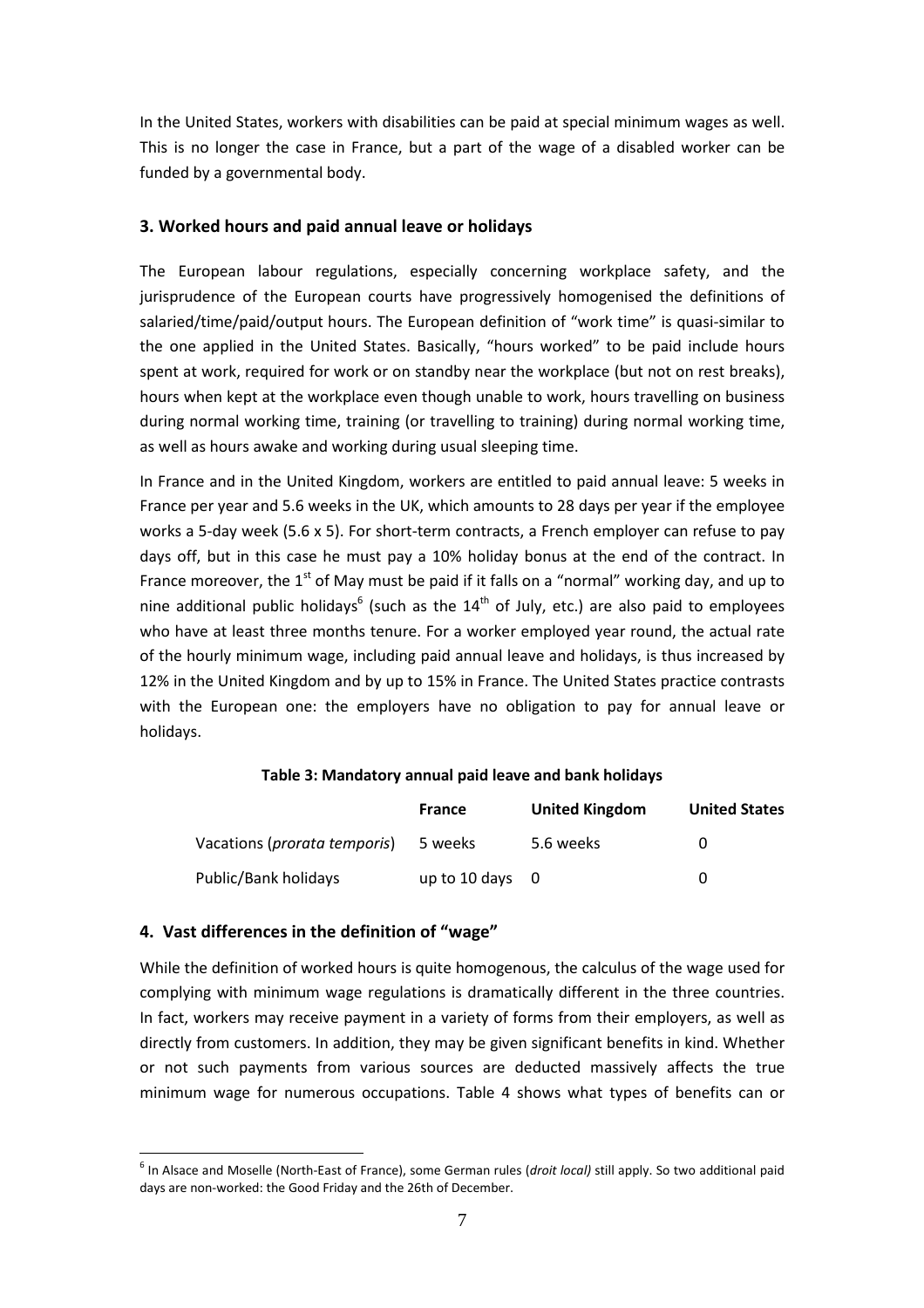cannot be counted as part of the minimum wage. This table is not exhaustive, but it does cover some of the main elements of compensation.<sup>7</sup>

|                                               | <b>France</b>    | <b>United Kingdom</b> | <b>United States</b> |
|-----------------------------------------------|------------------|-----------------------|----------------------|
|                                               |                  |                       | (FLSA)               |
| Basic pay                                     | Yes              | Yes                   | Yes                  |
| Sales commissions                             | Yes              | Yes                   | Yes                  |
| Tips and gratuities                           | Yes              | <b>No</b>             | Up to ~70% of the    |
|                                               |                  |                       | normal rate          |
| Performance-related pay                       | Yes              | Yes                   | Yes, if regular      |
| Annual bonuses                                | Yes              | Yes                   | Yes                  |
| Specific schemes                              | Participation,   | Rewards under         |                      |
|                                               | profit-          | staff suggestion      |                      |
|                                               | sharing: no      | schemes: no           |                      |
| Any premium element for working at special    |                  |                       |                      |
| times                                         | <b>No</b>        | <b>No</b>             | Yes, if regular      |
|                                               |                  |                       |                      |
| Overtime premium                              | <b>No</b>        | <b>No</b>             | <b>No</b>            |
|                                               |                  |                       |                      |
| Allowances on top of basic pay: for working   | N <sub>0</sub>   | <b>No</b>             | Yes, if regular      |
| unsocial hours, in a particular area, in      |                  |                       |                      |
| dangerous conditions, being 'on call',        |                  |                       |                      |
| performing special duties                     |                  |                       |                      |
|                                               |                  |                       |                      |
| Luncheon vouchers, gift tokens or other       | $\mathsf{Yes}^8$ | Yes                   | Yes                  |
| vouchers of fixed value that can be exchanged |                  |                       |                      |
| for money, goods or services                  |                  |                       |                      |
| Benefits in kind:                             |                  |                       |                      |
|                                               |                  |                       |                      |
| Accommodations                                | Yes, up offset   | Yes, up offset rates  | Yes, if reasonable   |
|                                               | rates            |                       | or fair              |
| <b>Meals</b>                                  | Yes, up offset   | No                    | Yes, if reasonable   |
|                                               | rates            |                       | or fair              |
| Car or fuel for personal use                  | Yes              | <b>No</b>             | Yes, if reasonable   |
| Other                                         | In general, yes  | <b>No</b>             | In general, yes      |
|                                               |                  |                       |                      |
|                                               |                  |                       |                      |

# **Table 4: Several types of compensation, counted (or not) as part of minimum wage pay in compliance with national regulations**

A striking difference is the treatment of the tips given by the clientele. Basically, a cloakroom attendant receives the minimum wage plus tips in the United Kingdom. In France, the job contract can stipulate that the employee be only paid in the cash tips she or he receives; in

For France, the Articles 3251-1 to L. 3252-13 and R. 3252-1 to R. 3252-49 of the Labour Code (http://www.legifrance.gouv.fr/initRechCodeArticle.do) govern the general framework.

 7 The interested readers can obtain full comprehensive information for the US in the Department of Labor's *Field Operation Handbook*, chapter 30 ( http://www.dol.gov/whd/FOH/FOH\_Ch30.pdf).

The British governmental website, at http://www.nidirect.gov.uk/index/information-andservices/employment/employment-terms-and-conditions.htm, provides comprehensive information on UK regulations.

<sup>&</sup>lt;sup>8</sup> For the luncheon vouchers (*Titres restaurants*), only a part – about one-half – can be deducted.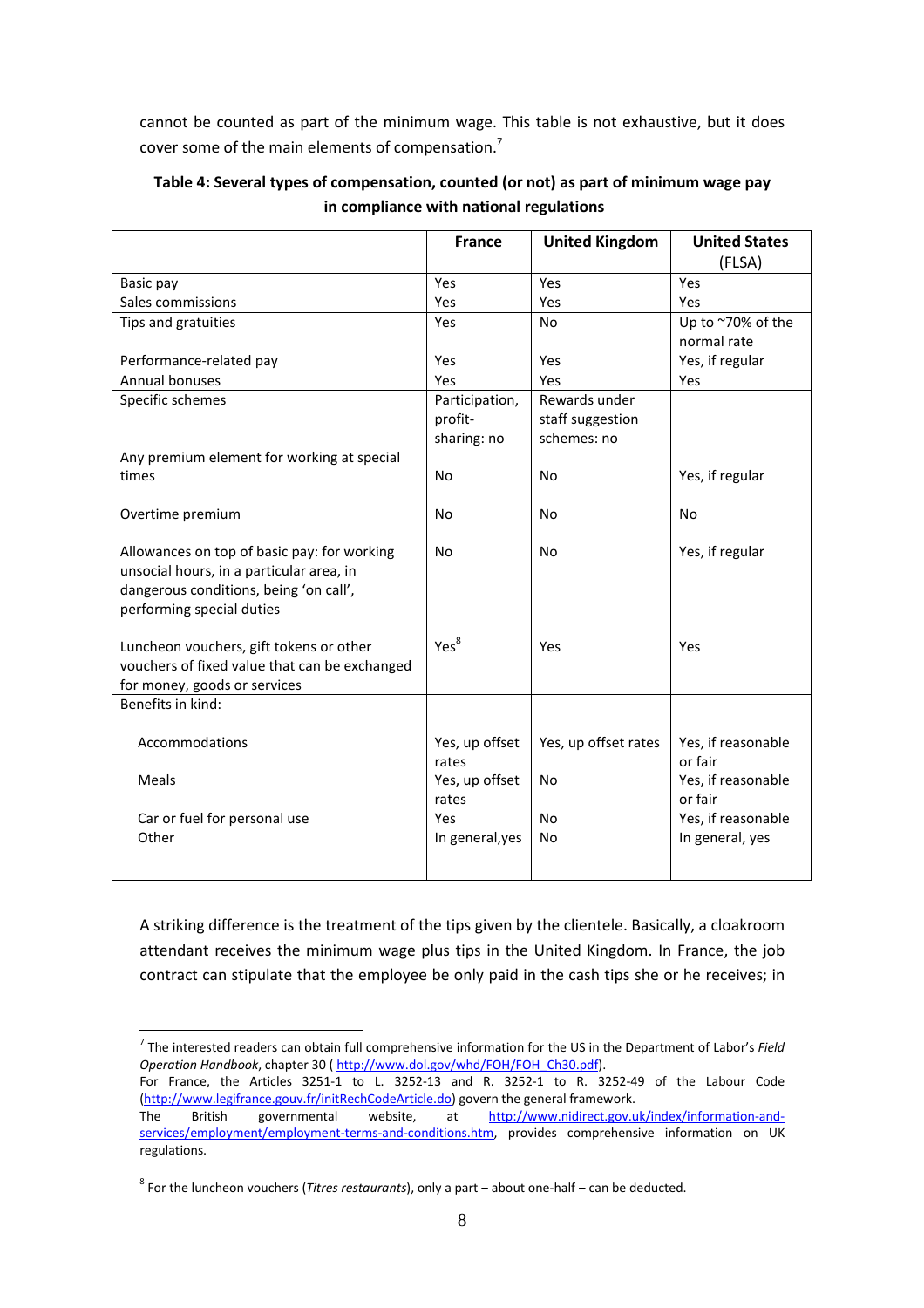case of disagreement with the employer, the worker has to prove that the amount of tips he or she collected did not reach the level of the minimum wage.

United Kingdom has also the strictest rules for benefits in kind: meals, the use of a car, fuel, etc. cannot be counted as contributing to minimum wage pay; whereas, in France and in the United States they can. US employers have comparatively the widest latitude of manoeuvre to deduct payments in kind from the minimum wage pay. In France, employers face some limitations to potential deductions. The high nominal rate of the minimum wage is eroded by a large variety of offsets that differ depending on the occupation, and even on the location or on the type of compensation, generally resulting from agreements between employers and trade unions that are subsequently made mandatory by the government. The objective is to compress wages, and thus actual labour costs, in labour-intensive activities that are keys for the French economy, including tourism and agriculture, which face harsh international competition. The consequence is an extremely complex (and sometime exotic) system. For example, in May 2014, an employer can deduct from the wage of a cook in a restaurant €3.51 for each meal, whatever the number of worked hours and the actual cost of the meal to the employer. Each day, and regardless of the working time, an employer of a grape-cutter in the Gers *département* can subtract €1.01 for a breakfast, €5.18 for a lunch and €5.18 for a dinner, but he has to provide two litres of wine or pay €0.61... A consequence of this complexity is a noise in employee and employer declarations in the labour force and in labour cost surveys, as well as in the social security records. Some employers or workers declare tips and benefits in kind, some do not at all or only partially, etc. The treatment of this noise by French administrations and researchers is annoying. Most of the statistics on labour costs and earnings and evaluations of the impact of the minimum wage are purged of "absurd" observations<sup>9</sup>. They may thus fail to take into account as many as hundreds of thousands very low-paid employees in France, mostly youth.

Another consequence of the heterogeneity in the treatment of deductions from minimum wage pay is the inconsistency of the data provided by the OECD for comparing earnings and labour costs at the minimum wage between countries. These data scarcely take into account the differences in definitions of the wage. In fact, it is impossible to provide a unique, comparable measure of the minimum wage. In practice, a more consistent method of comparison would be to focus on several key occupations, then calculate for each the "true" value and cost of the minimum wage.

An additional dimension makes the comparison of labour costs tricky. In the United Kingdom and in France, employers' social contributions depend on various parameters and allowances. In France, they can depend on occupation, inclusion or not of benefits in kind or tips… Consider again the example of a tipped worker. She or he is paid at the minimum wage in the United Kingdom, and tips must be at least equal to the minimum wage in France. The British employer does not have to pay any social contributions on a weekly wage under a threshold (£153 in May 2014), and in most cases pays 13.8% above this threshold, based on

<sup>&</sup>lt;sup>9</sup> Hourly wages below 0.8 or 1xSMIC cut-off points; observations with missing information on hours (e.g. for the Contrat d'Engagement Educatif).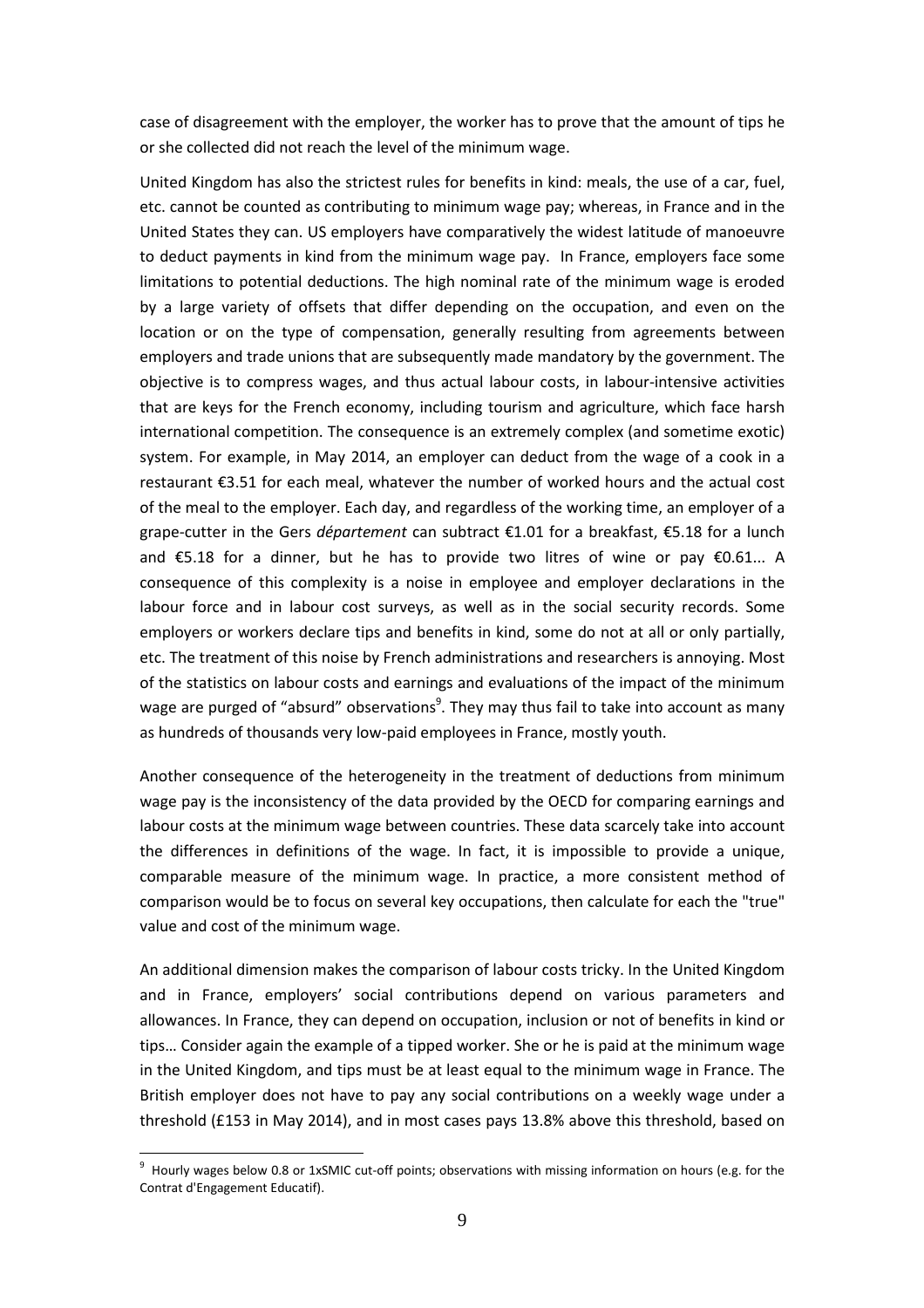the minimum wage (therefore, excluding tips). In France, the employer does not have to pay any gross wage, but may have to disburse social contributions when the employer does not know the amount of tips the employee has received, as if the worker were paid at a flat, arbitrary level called the *forfait*. For the sole case of hotels, cafés and restaurants, there is large a variety of *forfaits,* and thus a variety of levels of social contributions according to whether the employee's status is part-time or full-time, the work on daily or monthly basis, the number of worked days in a month, the occupation, $10$  and even the classification of the hotel (stars).

The comparisons of costs for workers employed by households are complex as well. Transfers or tax credits can massively alleviate their burden for households. Here again, France provides extreme illustrations: in May 2014, the final cost of a baby sitter working 25 hours a month for a family with two active parents and a child younger than three, can be less than €70.

#### **5. The different statistical definitions of a minimum wage earner**

Eurostat no longer publishes statistics of the number of workers paid at the minimum wage in EU countries. National methodologies are too different. Actually, these methodologies reflect different views and definitions of a worker paid at the minimum wage rate.

In the United States or the United Kingdom, the motivation is to measure roughly how universal is the minimum wage coverage. However, the sources and measures highly differ. Using the Annual Survey of Hours and Earnings (ASHE), $^{11}$  the British Office for National Statistics (ONS, 2013) reports the number of employees paid below the minimum wage rates (thus, the youth rate if the worker is young). These employees represent about 1% of the employed workforce. Using the Current Population Survey, the US Bureau of Labor Statistics (BLS) provides the share of employees with wages -excluding tips, commissions, and overtime pay- at or below the normal rate of the federal minimum wage. According to BLS (2014), 2% of employees where paid at the minimum wage and 2.3% below in 2013.

In the French view, an employee paid "at the minimum wage" is a worker directly affected by the previous increase in the minimum wage. Two surveys - one conducted by the DARES and the other by the INSEE – provide estimates of the proportion of workers concerned: the Activity and Employment Conditions of the Workforce (ACEMO) and the Survey on the Costs of Labour and Wage Structure (Ecmoss).<sup>12</sup> This proportion is significant: about 9%, and can rise to 16%, depending on the magnitude of the last increase in the national minimum wage. Some analysts who claim that the French minimum wage is terribly binding exploit this large proportion. However, the French statistics aim at capturing the overall direct influence of the national minimum wage on the workers. For this reason, among employees affected by the minimum wage, there are both workers paid below or above the minimum wage when a

<sup>&</sup>lt;sup>10</sup> Lavatory attendant, cloakroom attendant, busboy, assistant waiter, bar-backs, bellboy, bellhop, doorman, commis wine waiter, sommelier...

<sup>&</sup>lt;sup>11</sup> See Gregg *et al.* (2014) for a presentation of the statistical sources for wages in the UK.

 $12$  See Dares (2012) for a presentation.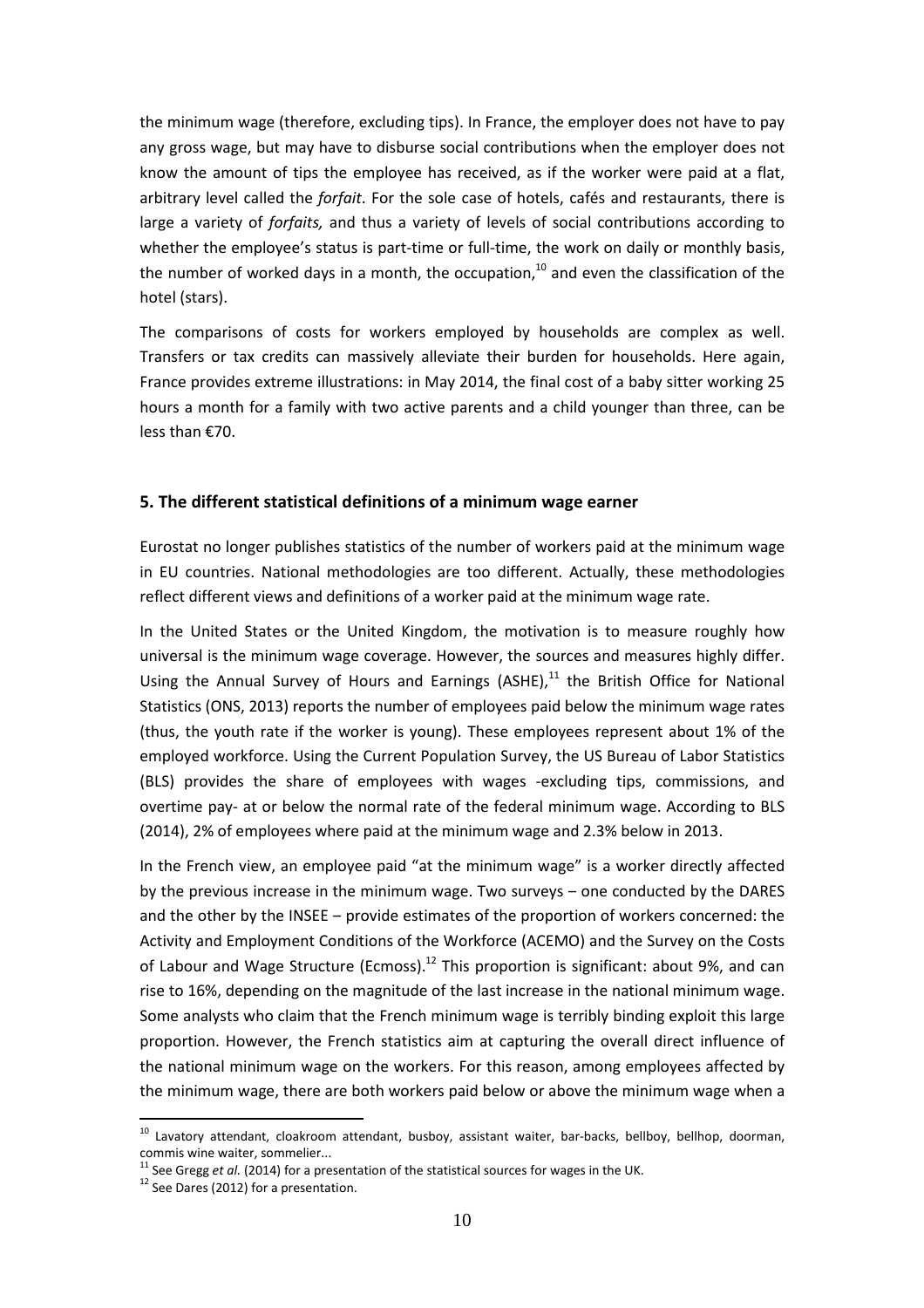part of their remuneration is indexed to the SMIC. About 30% earn hourly more than 1.2xSMIC according to employers' declarations in firms with 10 or more employees (Dares, 2012). Typically, a vendor paid a fixed amount, equal to say half the SMIC, plus a commission on each sale, can earn much more than the SMIC, but he or she is considered as being "paid at the SMIC".

Despite the noise in employers' declarations (see above), the French administrative Annual Declaration of Social Data (DADS), which are exhaustive records from most employers for workers hired on a private contract, help to provide statistics that are more in the spirit of the UK or US approach. Figure 2 shows the distribution of yearly-average hourly wages in 2010 (when the number of hours is known) weighted by the duration of the job. The wages hierarchy in France is compressed, but there is no significant concentration around the minimum wage rate. With this definition, roughly 3% of the jobs (private contracts, except apprentices and households' or agricultural employees) were compensated in France below the normal rate of the minimum wage.

#### **Figure 2: France, 2010.**





(Workers with a private contract, excluding apprentices)

Reading: Workers with a private contract, excluding apprentices, and households' and agricultural employees.

The distribution of ratio annual gross compensation (including benefits in kind, overtime bonuses, real tips or *forfaits*...)/number of salaried hours by a worker in a given firm, according to the mandatory declarations of the employers to the Administration. A worker with two or more employers in a year appears twice or more. Data are weighted by the duration of the job. The base 1 is the normal rate of the hourly minimum wage from January 1, 2010.

Source: DADS-INSEE 2010, Author's estimation.

Here again, a consistent portrait of the minimum wage requires an effort to construct homogenous definitions across countries of the minimum wage earners.